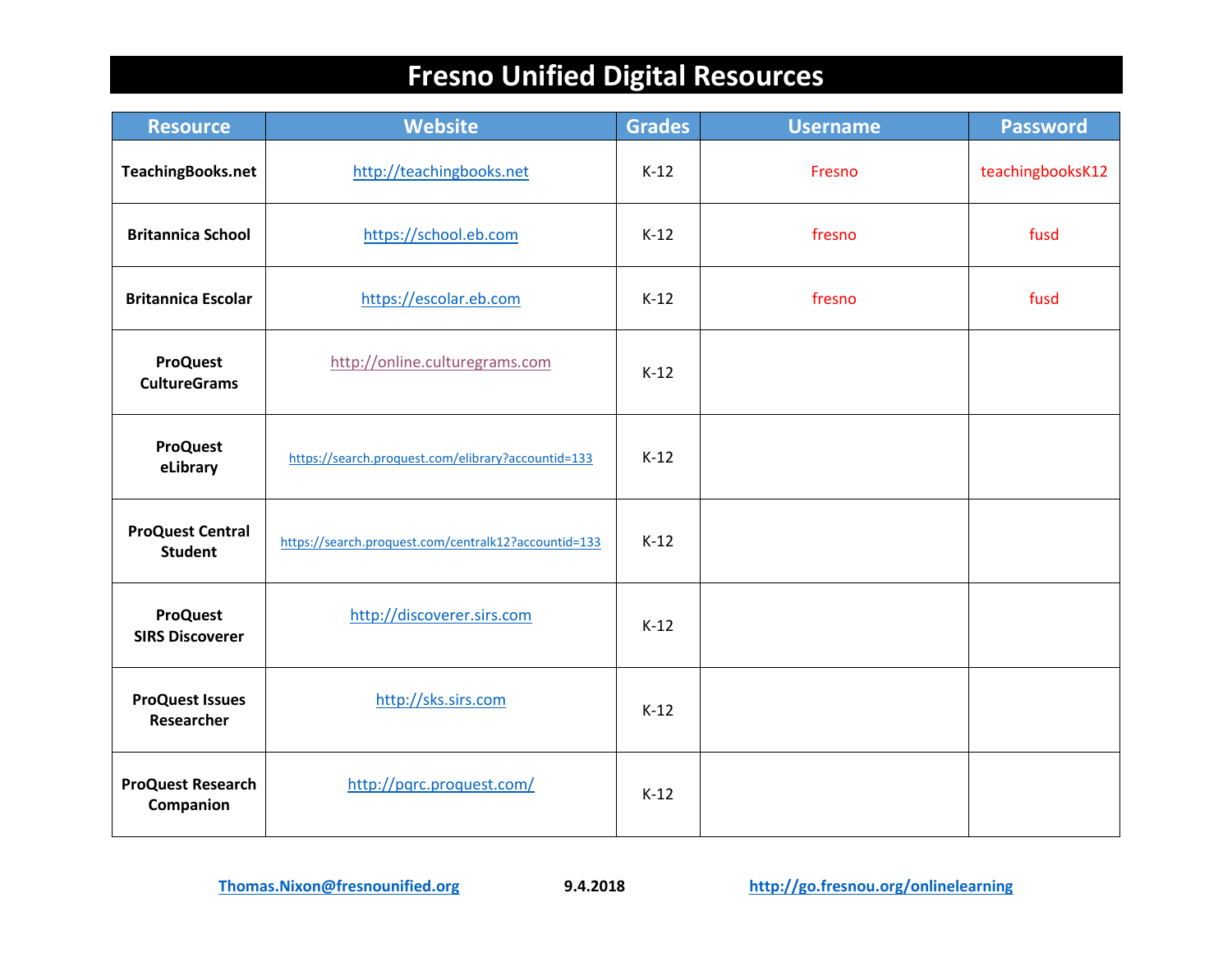| <b>ProQuest School &amp;</b><br><b>Educators</b>                | https://ebookcentral.proquest.com/lib/fresno-ebooks |          |                                                                    |           |
|-----------------------------------------------------------------|-----------------------------------------------------|----------|--------------------------------------------------------------------|-----------|
| <b>PebbleGo</b>                                                 | http://pebblego.com                                 | $K-6$    | fresnousd                                                          | fresnousd |
| <b>BrainPop</b>                                                 | http://brainpop.com                                 | $K-8$    | <b>BrainPop School Logins</b><br>at<br>http:/go.fresnou.org/clever |           |
| <b>PBS</b><br>LearningMedia                                     | http://pbslearningmedia.org                         | $K-12$   | No login required                                                  |           |
| <b>GO! Scholastic</b><br>The New Book of<br>Knowledge           | http://go-elem.grolier.com/                         | $K-6$    | fresnoes                                                           | fresnousd |
| <b>GO! Scholastic</b><br><b>America the</b><br><b>Beautiful</b> | http://go-elem.grolier.com/                         | $K-6$    | fresnoes                                                           | fresnousd |
| <b>GO! Scholastic</b><br><b>Amazing Animals</b><br>of the World | http://go-elem.grolier.com/                         | $K-6$    | fresnoes                                                           | fresnousd |
| <b>Go Math</b>                                                  | go/TC<br>or<br>go.fresnou.org/TC                    | $K-6$    | http://go.fresnou.org/studentlogins                                |           |
| <b>GALE</b><br><b>Biography in</b><br><b>Context</b>            | http://galesites.com/portal/fresno/                 | $7 - 12$ | fresnousd                                                          | fresnousd |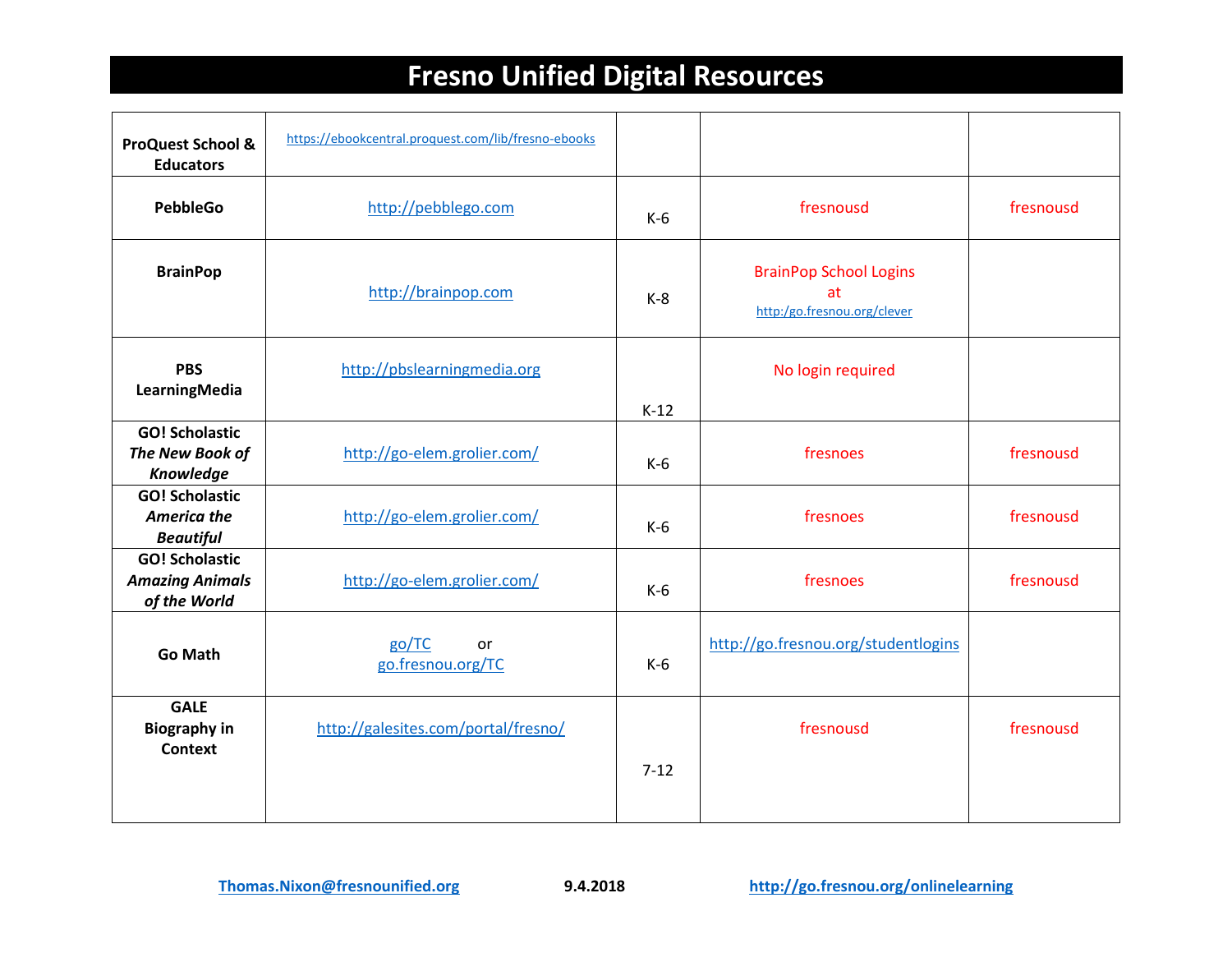| <b>GALE</b><br><b>Global Issues in</b><br><b>Context</b> | http://galesites.com/portal/fresno/ | $7-12$   | fresnousd                                                | fresnousd |
|----------------------------------------------------------|-------------------------------------|----------|----------------------------------------------------------|-----------|
| <b>GALE</b><br><b>National</b><br>Geographic             | http://galesites.com/portal/fresno/ | $7 - 12$ | fresnousd                                                | fresnousd |
| <b>GALE</b><br><b>Opposing</b><br><b>Viewpoints</b>      | http://galesites.com/portal/fresno/ | $7-12$   | fresnousd                                                | fresnousd |
| <b>GALE</b><br><b>Science in Context</b>                 | http://galesites.com/portal/fresno/ | $7-12$   | fresnousd                                                | fresnousd |
| <b>GALE</b><br><b>Student Resource</b><br>Center Jr.     | http://galesites.com/portal/fresno/ | $7-12$   | fresnousd                                                | fresnousd |
| <b>GALE</b><br>U.S. History in<br><b>Context</b>         | http://galesites.com/portal/fresno/ | $7 - 12$ | fresnousd                                                | fresnousd |
| <b>GALE</b><br>World History in<br><b>Context</b>        | http://galesites.com/portal/fresno/ | $7 - 12$ | fresnousd                                                | fresnousd |
| <b>GO! Scholastic</b><br>The New Book of<br>Knowledge    | http://www.go.grolier.com           | $7-12$   | fresnoms<br>(Middle School)<br>fresnohs<br>(High School) | fresnousd |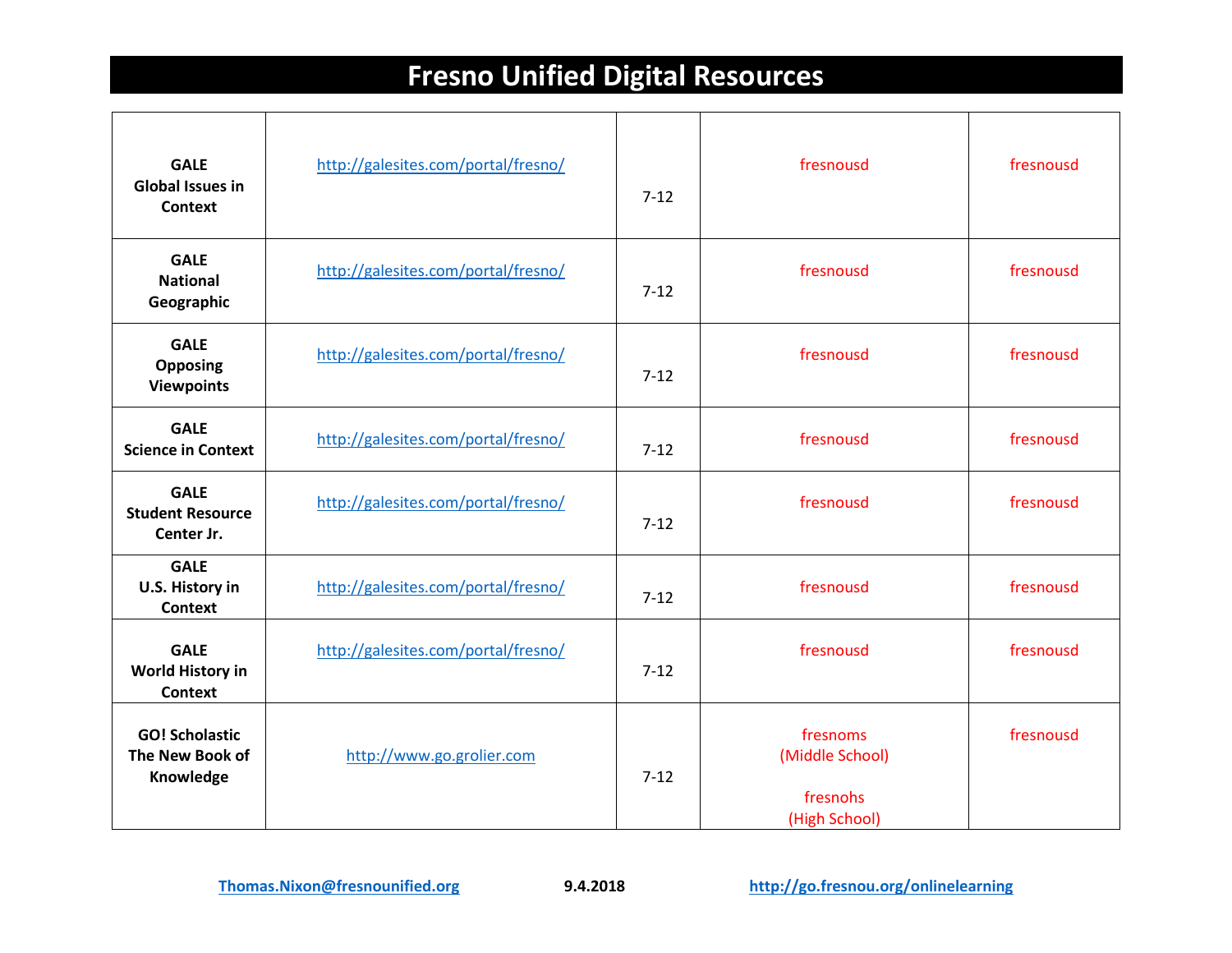| <b>GO! Scholastic</b><br><b>Grolier Multimedia</b><br>Encyclopedia | http://www.go.grolier.com | $7-12$   | fresnoms<br>(Middle School)<br>fresnohs<br>(High School) | fresnousd |
|--------------------------------------------------------------------|---------------------------|----------|----------------------------------------------------------|-----------|
| <b>GO! Scholastic</b><br><b>Amazing Animals</b><br>of the World    | http://www.go.grolier.com | $7 - 12$ | fresnoms<br>(Middle School)<br>fresnohs<br>(High School) | fresnousd |
| <b>GO! Scholastic</b><br><b>America the</b><br><b>Beautiful</b>    | http://www.go.grolier.com | $7 - 12$ | fresnoms<br>(Middle School)<br>fresnohs<br>(High School) | fresnousd |
| <b>GO! Scholastic</b><br><b>Lands and People</b>                   | http://www.go.grolier.com | $7 - 12$ | fresnoms<br>(Middle School)<br>fresnohs<br>(High School) | fresnousd |
| <b>GO! Scholastic</b><br>The New Book of<br><b>Popular Science</b> | http://www.go.grolier.com | $7-12$   | fresnoms<br>(Middle School)<br>fresnohs<br>(High School) | fresnousd |
| <b>GO! Scholastic</b><br>(Spanish)<br>La Nueva<br>Enciclopedia     | http://www.go.grolier.com | $7-12$   | fresnoms<br>(Middle School)                              | fresnousd |